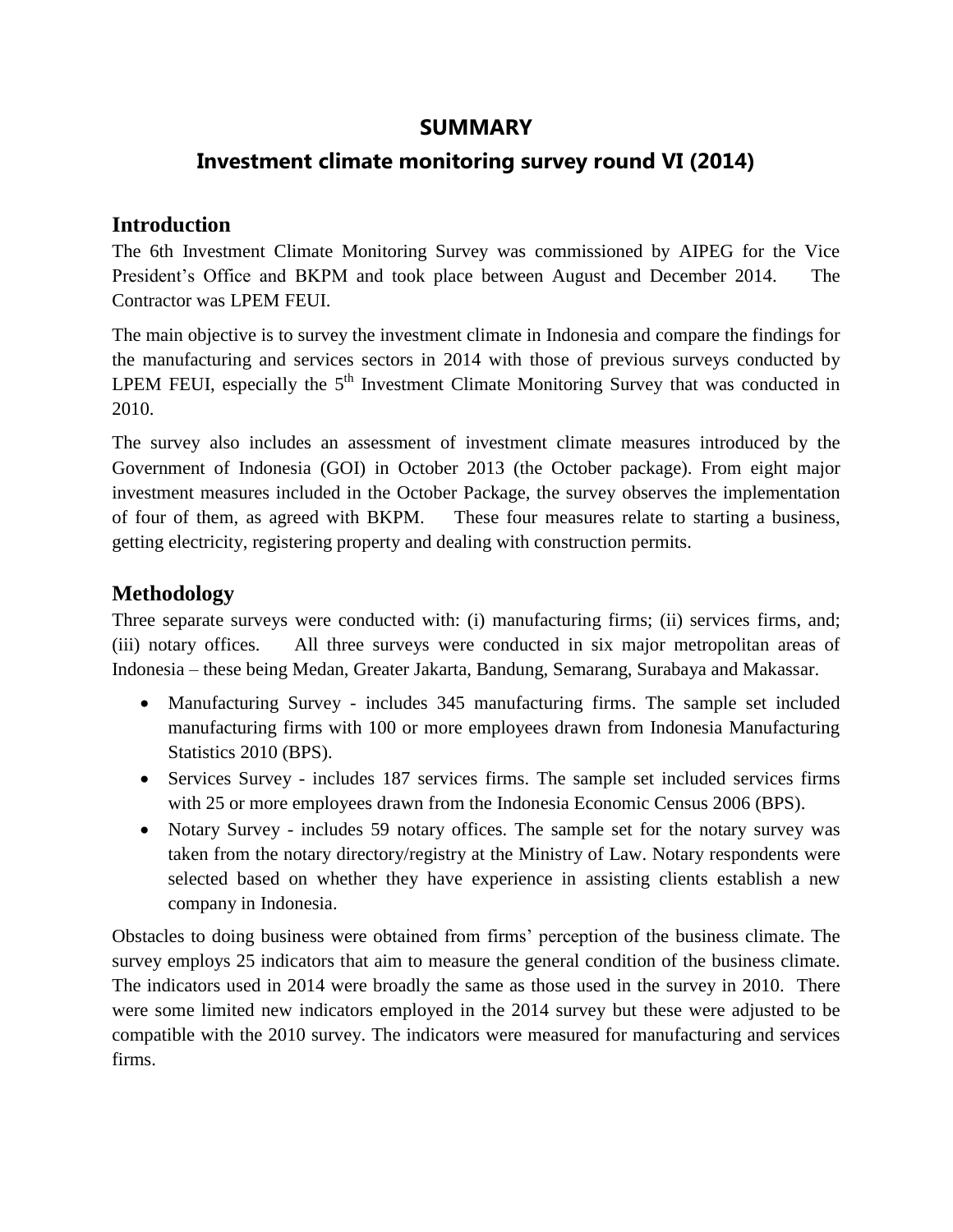## **Key findings**

### **Top five obstacles to doing business in 2014 (Manufacturing)**

As can be seen in the Figure 1, the five factors that are perceived as the main obstacles to doing business by manufacturing firms in 2014 are:

- **macroeconomic instability**
- **transportation**
- **electricity**
- **licenses and permits from local government**
- **economic policy and regulatory uncertainty**

The factors are similar to those in the 2010 survey. In 2010, the top five factors weretransportation, macroeconomic instability, electricity, cost of finance and labour skill and education.

#### **Obstacles to doing business that improved and deteriorated**

The majority of obstacles to doing business for manufacturing firms are perceived to have deteriorated. Compared to the 2010 survey, 21 out of the 25 obstacles surveyed are perceived to have deteriorated. More manufacturing firms now view these 21 obstacles as moderate, severe or very severe than they did in 2010. The indicators that deteriorated the most (more than 10 percentage point change in number of respondents) were:

- **licenses and permits by central government**
- **economic policy and regulatory uncertainty**
- **license and permits by local government**
- **labour regulation by central and local government**

The four aspects of the business climate that improved for manufacturing firms between 2010 and 2014 were:

- **water services**
- **electricity services**
- **telecommunication services**
- **internet services**

(Note, for telecommunication and internet services, the percentage improvement was very small).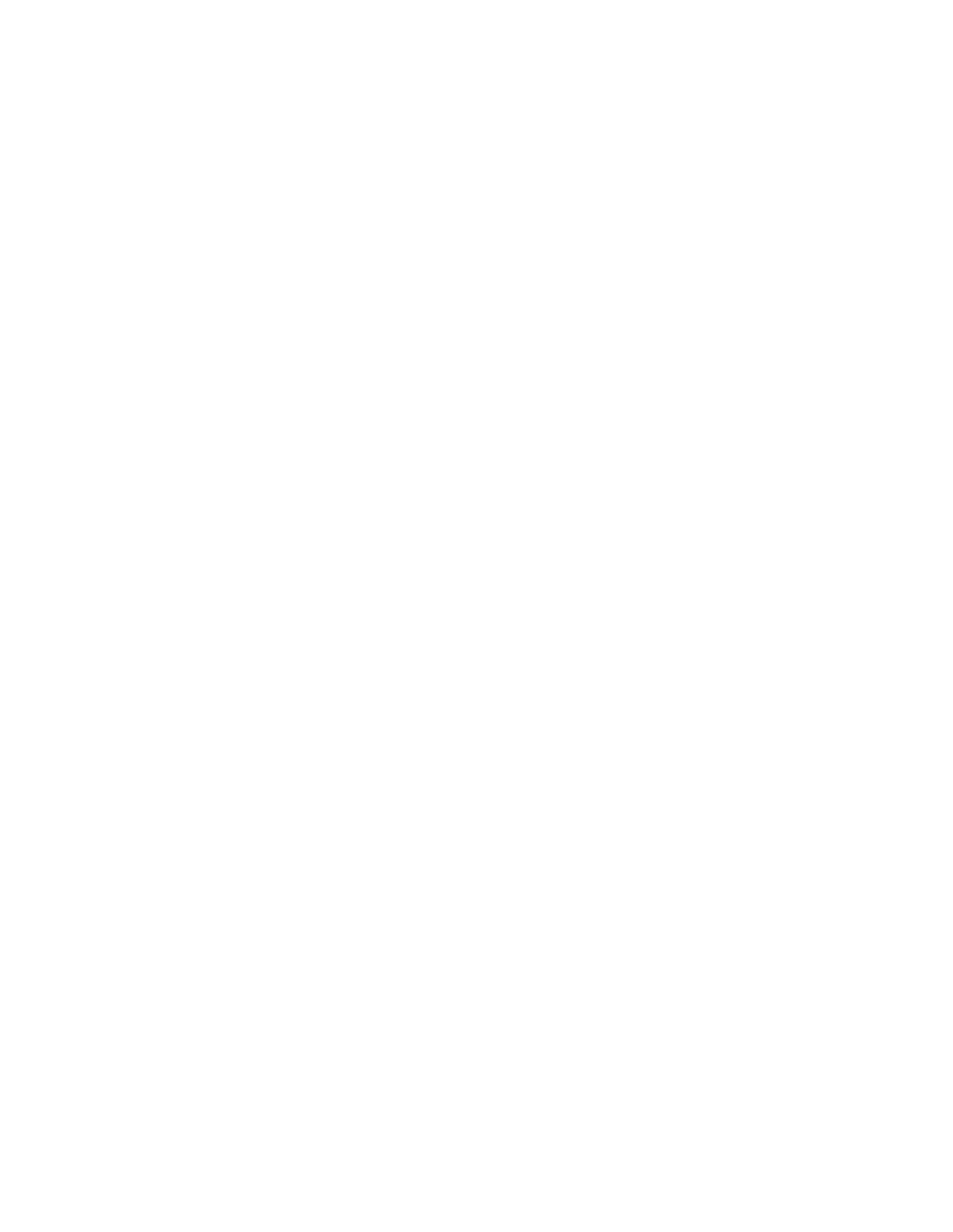

#### **Figure 1: Obstacles to Doing Business for Manufacturing Firms: 2010-2014(% of Respondents)**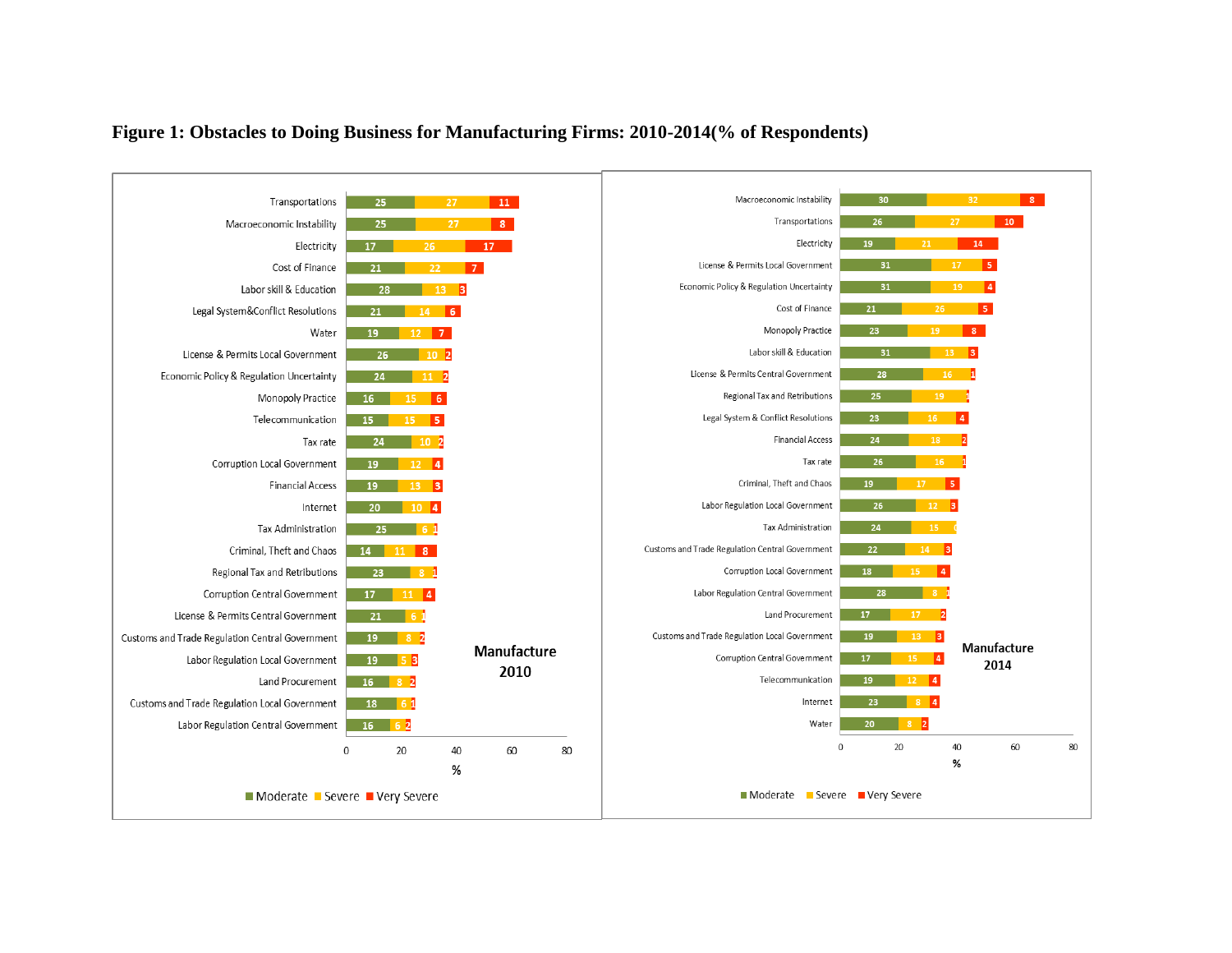#### **Top five obstacles to doing business in 2014 (Services)**

The five factors that are perceived as the main obstacles to doing business by services firms in 2014 are:

- **electricity**
- **transportation**
- **macroeconomic instability**
- **cost of finance**
- **licenses and permits from local government**

The factors arealmost the same as the survey in 2010. In 2010, the top five factors were transportation, electricity, macroeconomic instability, cost of finance and criminal, theft and chaos.

#### **Obstacles to doing business that improved and deteriorated**

Marginally more obstacles to doing business for services firms were perceived as having improved rather than having deteriorated. Compared to the 2010 survey, 13 indicators improved and 12 indicators deteriorated. The five indicators for services firms that deteriorated the most were:

- **cost of finance**
- **licenses and permits of local government**
- **economic policy and uncertainty**
- **financial access**
- **licenses and permits of central government**

The aspects of the business climate that were most improved for services firms between 2010 and 2014 were:

- **regional taxes and retributions**
- **tax administration**
- **corruption in central government**
- **corruption in local government**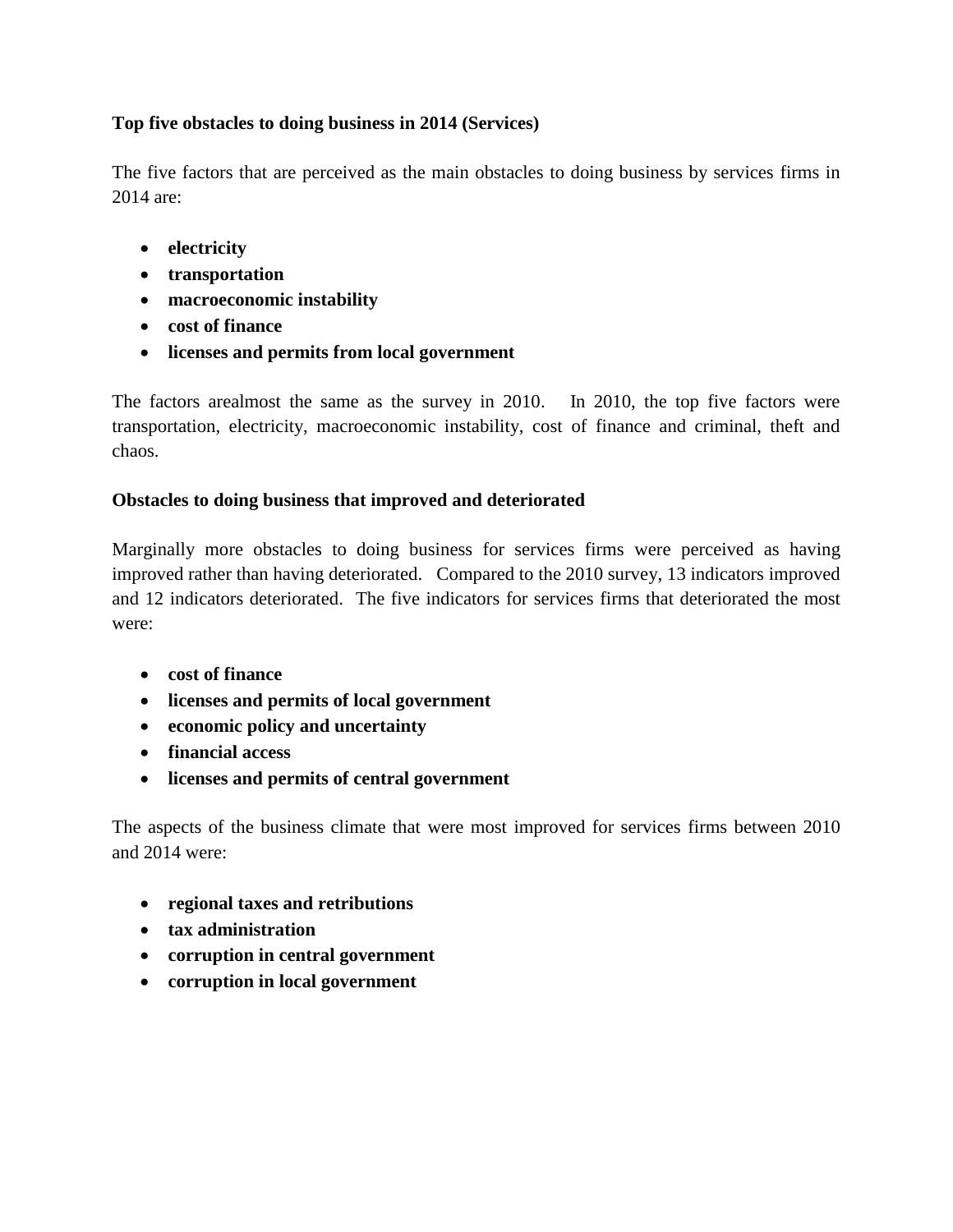# **Selective further findings**

| <b>Indicators</b>                                      | <b>Direction of</b><br>change since<br>2010 | <b>Notes/Justification</b>                                                                                                                                                                                                                                                                                                                                                                                                                                                                                                                                                                                                                                                                                                                                                                                                                                                                                                             |
|--------------------------------------------------------|---------------------------------------------|----------------------------------------------------------------------------------------------------------------------------------------------------------------------------------------------------------------------------------------------------------------------------------------------------------------------------------------------------------------------------------------------------------------------------------------------------------------------------------------------------------------------------------------------------------------------------------------------------------------------------------------------------------------------------------------------------------------------------------------------------------------------------------------------------------------------------------------------------------------------------------------------------------------------------------------|
| <b>Business</b><br>Licensing<br>(processing)<br>times) | Mixed                                       | Reduced time for manufacturing firms to obtain main<br>$\bullet$<br>licenses from 15 to 33 days to 12 to 23 working days<br>(depending on license).<br>Increased time for services firms to obtain main license<br>$\bullet$<br>from around 9 to 18 days to 10 to 25 days (depending<br>on license).                                                                                                                                                                                                                                                                                                                                                                                                                                                                                                                                                                                                                                   |
| <b>PT</b><br>(Company)<br>Legalization                 | Positive                                    | Processing time for PT Legalization has decreased<br>$\bullet$<br>from 28 working days in 2010 to 11 working days in<br>2014.                                                                                                                                                                                                                                                                                                                                                                                                                                                                                                                                                                                                                                                                                                                                                                                                          |
| Infrastructure<br>services                             | Mixed                                       | In general, connection times for<br>utilities<br>have<br>$\bullet$<br>For services firms, connection times<br>deteriorated.<br>have deteriorated for electricity, telephone lines, water<br>and gas connections. For manufacturing firms,<br>connection times for gas have significantly deteriorated<br>and marginally deteriorated for water. For electricity<br>and telephone connections, connection times are<br>perceived to be quicker in 2014 than in 2010.<br>Service delivery of the utilities is generally better in<br>$\bullet$<br>2014 than it was in 2010.<br>Manufacturing firms<br>experience less frequent disruption for all gas,<br>electricity and water services but more frequent<br>disruption for phone services. Services firms face a<br>more mixed situation with regards to the frequency of<br>service disruption and higher frequency disruption than<br>manufacturing firms for all services provided. |
| Customs<br>processes                                   | Mixed                                       | Import clearance times have improved marginally.<br>$\bullet$<br>The frequency of unofficial payments at customs has<br>decreased.<br>However, firms' perception on overall customs<br>$\bullet$<br>processes (time, complexity and cost) has deteriorated.                                                                                                                                                                                                                                                                                                                                                                                                                                                                                                                                                                                                                                                                            |
| Tax<br>administration                                  | Positive                                    | Shorter processing times for tax refunds.<br>$\bullet$<br>Higher refund values as a proportion of amount<br>$\bullet$<br>requested.<br>Lower number of firms making unofficial payments.<br>$\bullet$<br>Less time spent on tax administration.<br>Less staff allocated to dealing with tax issues.                                                                                                                                                                                                                                                                                                                                                                                                                                                                                                                                                                                                                                    |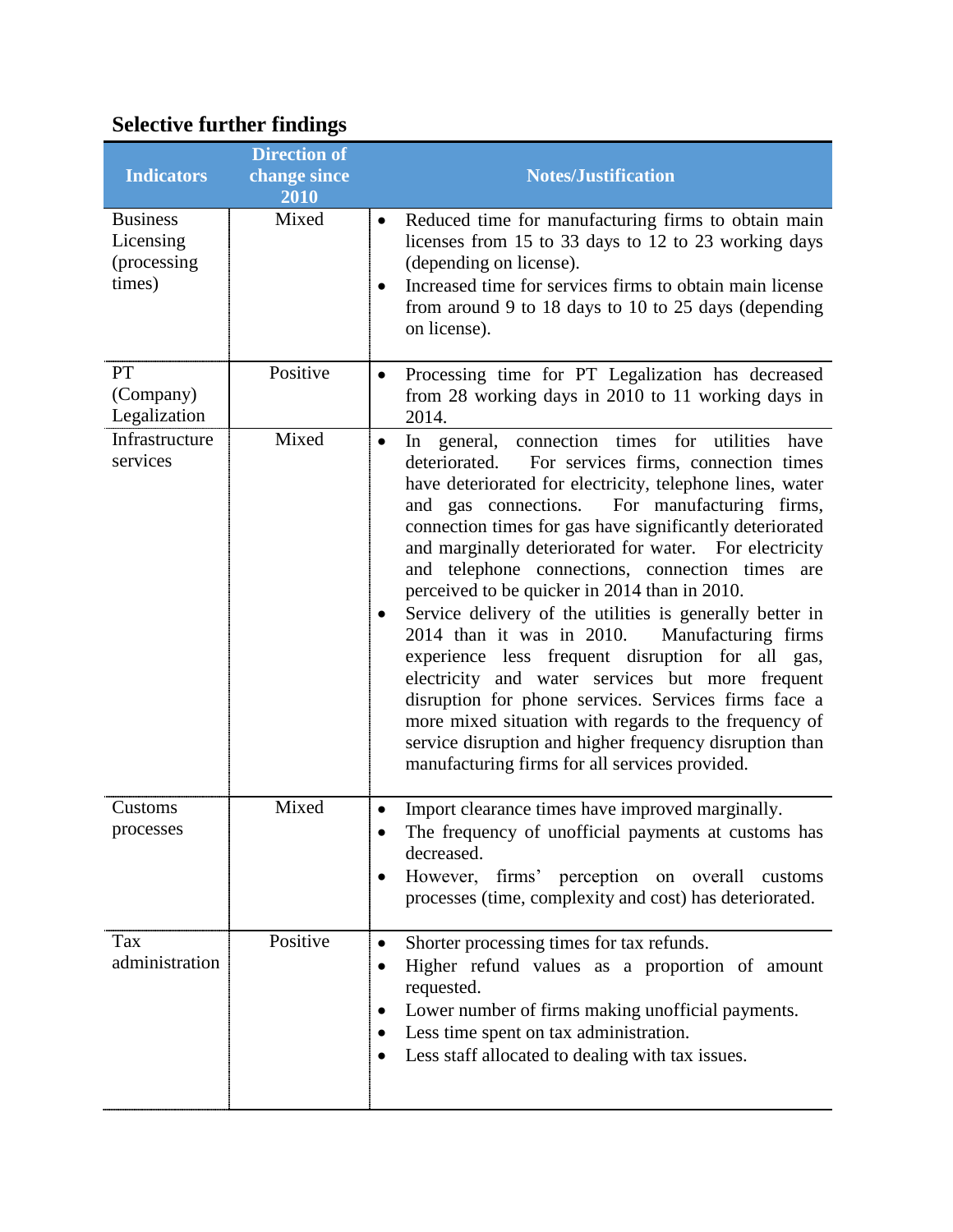| <b>Indicators</b>                   | <b>Direction of</b><br>change since<br>2010 | <b>Notes/Justification</b>                                                                                                                                                                                                                                                                                                                                                                                                                                                                                                                                                                                                                                                                                                                                                        |
|-------------------------------------|---------------------------------------------|-----------------------------------------------------------------------------------------------------------------------------------------------------------------------------------------------------------------------------------------------------------------------------------------------------------------------------------------------------------------------------------------------------------------------------------------------------------------------------------------------------------------------------------------------------------------------------------------------------------------------------------------------------------------------------------------------------------------------------------------------------------------------------------|
| Labour<br>regulation and<br>issues  | Negative                                    | Labour regulation has generally become more of a<br>$\bullet$<br>problem for both manufacturing and services firms,<br>(although some aspects of labour regulation for<br>manufacturing firms has improved)<br>Minimum wage regulation stands out as the biggest<br>$\bullet$<br>problem by far and has deteriorated for both services<br>and manufacturing firms.<br>More manufacturing and services firms were reporting<br>labour problems in 2014 than in 2010. The largest<br>problems for both manufacturing and services firms<br>were related to demands for increased salaries/wages.<br>(Despite the overall deterioration, the survey finds that<br>$\bullet$<br>the cost of handling all labour problems declined both<br>in manufacturing and service sector firms). |
| Certainty<br>of<br>Regulation       | Positive                                    | For services firms, the level of regulatory certainty has<br>$\bullet$<br>generally improved, especially at the local level. For<br>manufacturing firms the level of regulatory certainty<br>has remained about the same at both central and local<br>levels.                                                                                                                                                                                                                                                                                                                                                                                                                                                                                                                     |
| Relationship<br>with<br>bureaucracy | Positive                                    | Frequency of unofficial payments by both services and<br>$\bullet$<br>manufacturing firms to the bureaucracy has decreased.<br>Relative cost (as a proportion of total costs) of<br>$\bullet$<br>unofficial payments has dropped from 1.8% to 1.5% for<br>manufacturing firms but marginally increased from 1%<br>to 1.1% for services firms.<br>Whilst the perceptions of respondents' total time spent<br>$\bullet$<br>to meet government officers is mixed (generally less<br>time for manufacturing firms and more time for<br>services firms), both the average time and frequency of<br>government officer visits to manufacturing firm or<br>services firm premises has decreased since 2010.                                                                              |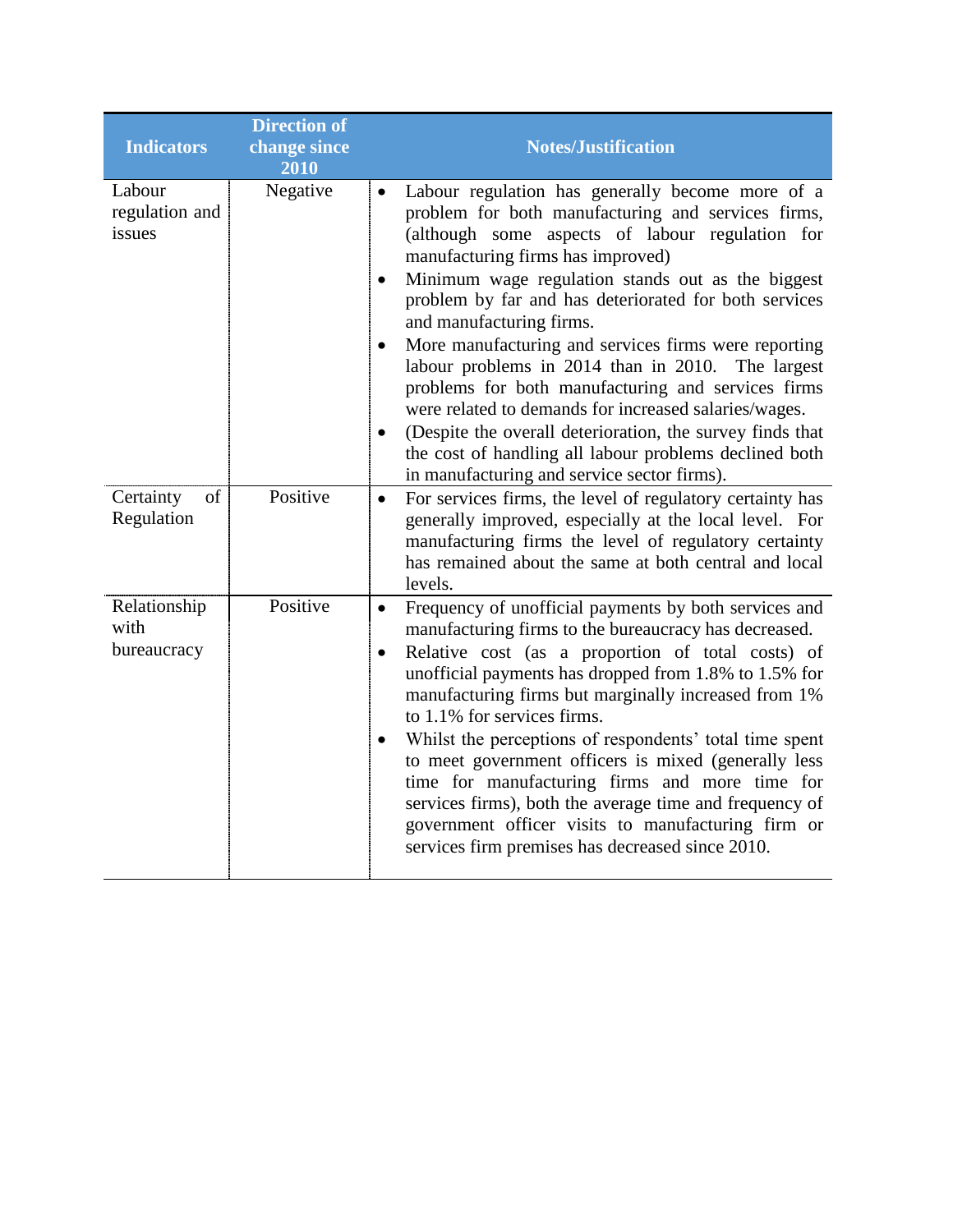|  |  |  |  | <b>Impact of October 2013 Package</b> |  |
|--|--|--|--|---------------------------------------|--|
|--|--|--|--|---------------------------------------|--|

| <b>Issue</b>                  | <b>Target</b>                                                                                                                                                     | <b>Findings from survey</b>                                                                                                                                                                                                                                                                                                                                                                                                                                                                                                                                                                                                                                                                                | <b>Overall</b><br>impact |
|-------------------------------|-------------------------------------------------------------------------------------------------------------------------------------------------------------------|------------------------------------------------------------------------------------------------------------------------------------------------------------------------------------------------------------------------------------------------------------------------------------------------------------------------------------------------------------------------------------------------------------------------------------------------------------------------------------------------------------------------------------------------------------------------------------------------------------------------------------------------------------------------------------------------------------|--------------------------|
| Starting a<br><b>Business</b> | <b>Business</b><br>entity<br>(limited<br>liability/PT)<br>able<br>to<br>be<br>established<br>through<br>online<br>system                                          | The online system was established in<br>$\bullet$<br>April 2014 to legalize a limited liability<br>company (PT).<br>This new system significantly improves<br>the company legalization process by<br>shortening the required processing time<br>from 28 working days in 2010 to 11<br>working days in 2014.                                                                                                                                                                                                                                                                                                                                                                                                | Positive                 |
|                               | Simplification<br>of process<br>for<br>issuance<br>of<br>Permanent<br><b>Business</b><br>License (SIUP)<br>Company<br>and<br>Registration<br>Certificate<br>(TDP) | The process to issue SIUPs and TDPs<br>$\bullet$<br>are now faster.<br>It now takes on average 15 days to<br>obtain a SIUP, down from 20 days in<br>the 2010 survey.<br>Similarly, the TDP requires 15 days,<br>down from 20 days in 2010.<br>(Note however, these findings are still<br>far from the target of 3 days set by<br>BKPM).                                                                                                                                                                                                                                                                                                                                                                    | Positive                 |
| Getting<br>Electricity        | Simplification<br>procedures<br>of<br>and reduced cost<br>for<br>time<br>and<br>electricity<br>connection                                                         | Time to obtain a new electricity<br>$\bullet$<br>connection has been reduced to 24 days<br>in 2014 from 35 days in 2010 for<br>manufacturing firms.<br>However,<br>for<br>services<br>firms<br>the<br>$\bullet$<br>connection time has increased from 4<br>days to 21 days.<br>Frequency of PLN's electricity failures<br>has been reduced from 3-to-6 times per<br>six-month period for manufacturing<br>firms but increased from 4-to- 6 times<br>per six-month period for services firms.<br>The potential cost/loss from electricity<br>blackouts was estimated at 5.9 percent<br>of total annual sales for manufacturing<br>firms in $2014$ .<br>This is marginally<br>down from 6.0 percent in 2010. | Mixed                    |
| Registering<br>Property       | reduction<br>Time<br>for<br>land<br>certificate<br>examination and                                                                                                | Instruction Letter of Head of State<br>Agrarian Agency No. 2/Ins/VI/2013<br>Acceleration<br>of<br>regarding<br>Land<br>Certificate<br>Verification<br>Land<br>and                                                                                                                                                                                                                                                                                                                                                                                                                                                                                                                                          | Positive                 |